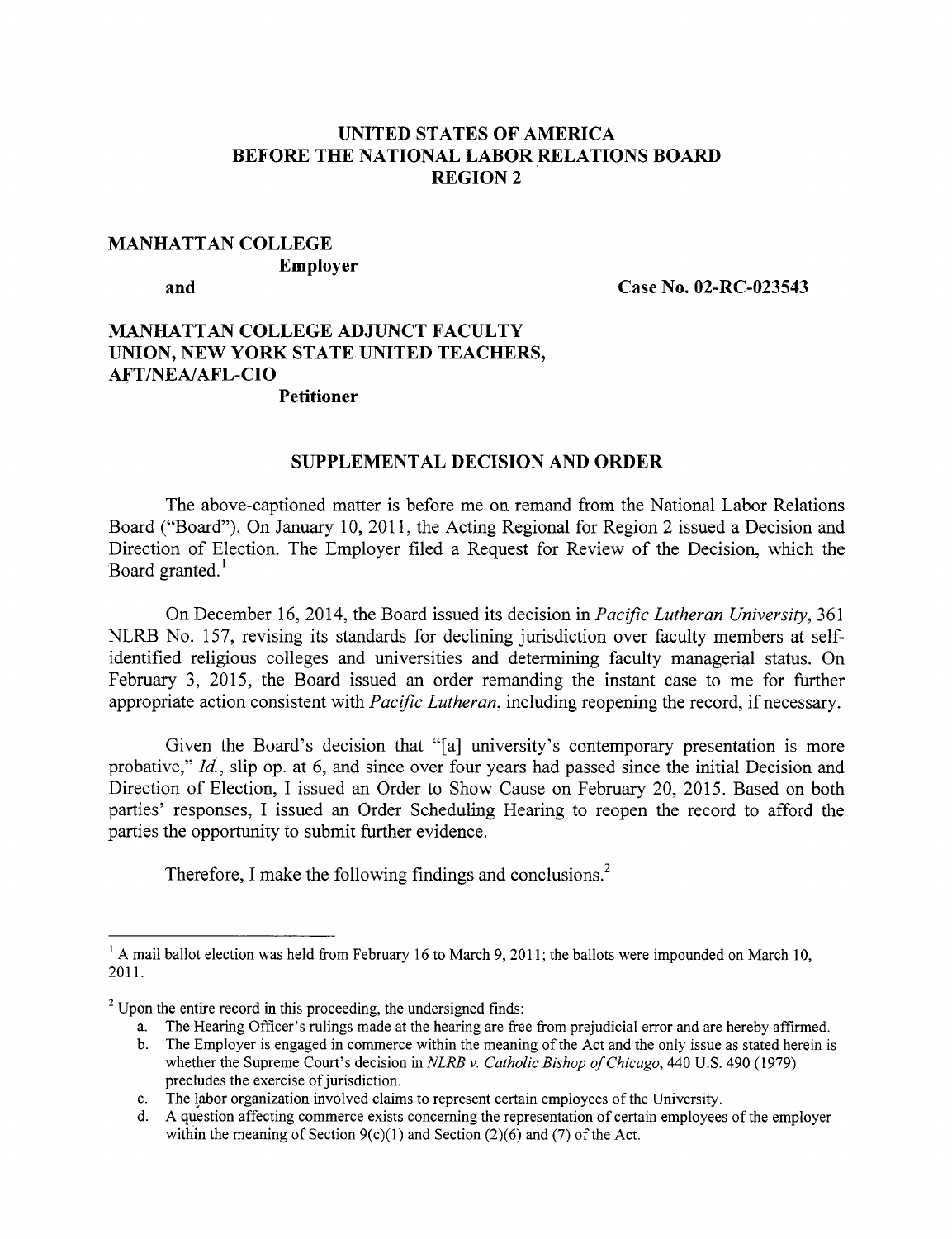#### **I. Issues and Parties' Positions**

Manhattan College (the "College") is an institution of higher learning located in the Bronx, New York. The College is comprised of five schools: Arts, Sciences, Business, Education, and Engineering. Manhattan College Adjunct Faculty Union, New York State United Teachers, AFT/NEA/AFL-CIO (the "Petitioner") seeks to represent certain employees of the College for the purposes of collective bargaining. In 2011, the parties stipulated that the following unit is an appropriate unit within the meaning of Section 9(b) of the Act:

INCLUDED: All individuals employed as part-time faculty with an adjunct academic rank who teach a minimum of a three (3) credit college degree level course for a full semester (or the equivalent hours of a semester length course)

EXCLUDED: All other full and part-time employees, including visiting and full time faculty, regardless of teaching load, students who are employed by the College, and guards and supervisors as defined in the Act.

The College contends that it does not meet the jurisdictional standards of *Pacific Lutheran University* as both the College itself and its employees in the petitioned for unit are held out as performing a religious function in a religious environment, and that the Board should not assert jurisdiction. The College further argues that the *Pacific Lutheran* test is inappropriate, as it creates the same religious entanglement issues as the Board's previous "substantial religious character" test, and the proper test is the one set forth in *University of Great Falls v. NLRB,* 278 F.3d 1335, 1343 (D.C. Cir. 2002) and *Carroll College, Inc. v. NLRB,* 558 F.3d 568, 572 (D.C. Cir. 2009).

The Petitioner contends that jurisdiction is appropriate here because the College does not hold itself out as providing a religious educational environment. Further, even if the College meets that threshold requirement, the Petitioner asserts that the College does not hold out the petitioned-for adjunct faculty members as performing a specific role in creating or maintaining a religious educational environment.

#### **II. Decision**

I have carefully reviewed and considered the record evidence and the arguments of the parties at hearing and in their respective post-hearing briefs. Based on the entire record in this proceeding and for the reasons set forth below, I find that the College holds itself out as a religious educational environment, but the College failed to establish that it holds out the petitioned-for adjunct faculty members as performing a specific role in maintaining the College's religious educational environment. Therefore, the exercise of jurisdiction by the Board over the College is proper.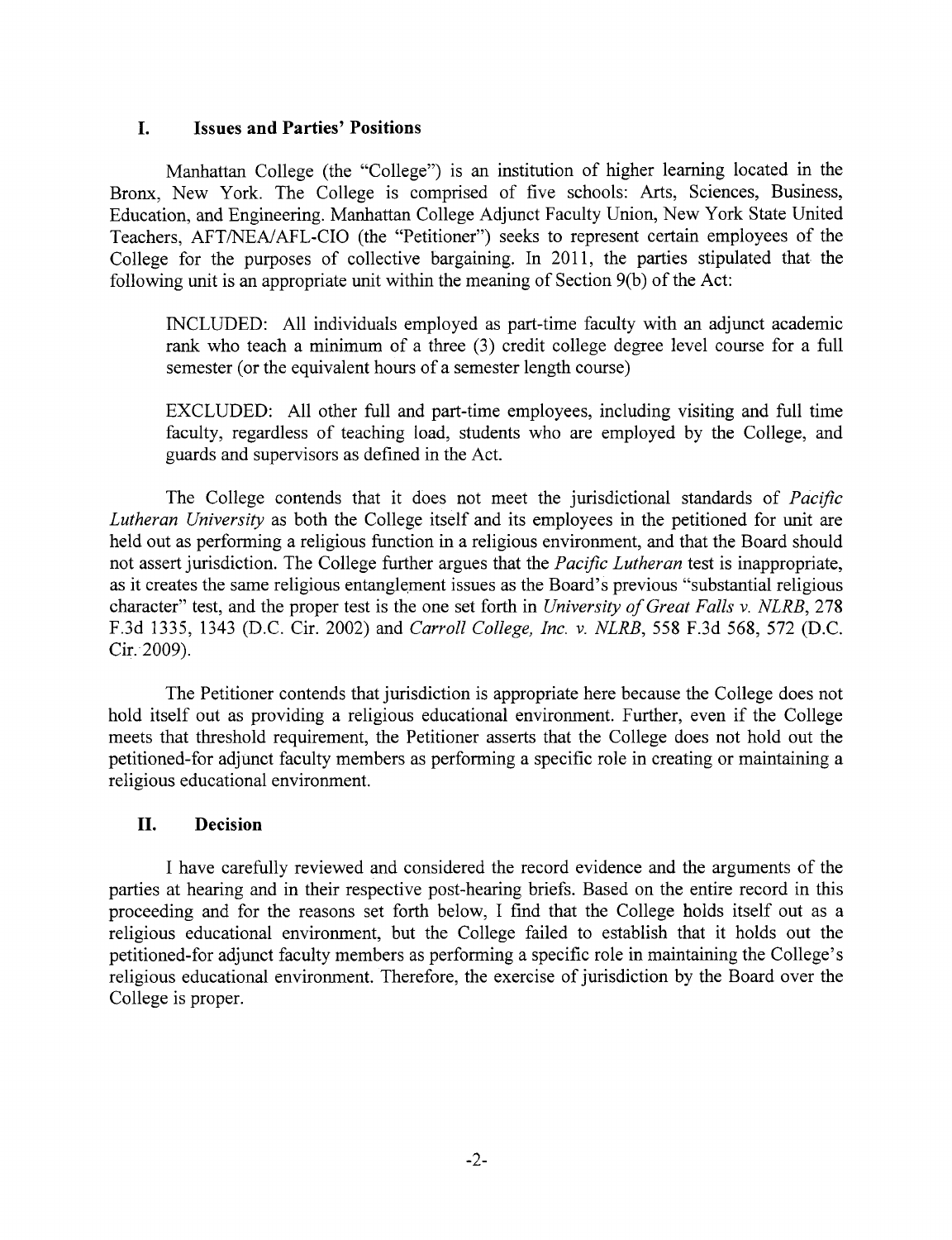### **III. Statement of Facts**

#### **A. Religious Nature and Environment of the College**

Manhattan College is a 4-year institution of higher education located in the Bronx, New York. It was founded in 1853 by the De La Salle Christian Brothers, a Catholic religious teaching order started by Saint John Baptist de La Salle, the patron saint of teachers. The College is a member of the Association of Catholic Colleges and Universities and is officially recognized as a Catholic institution within the Archdiocese of New York and listed as such in the Official Catholic Directory *(Kenedy Directory).* The College is also a member of the Lasallian Association of Colleges and Universities. The College is organized as a 501(c)(3) not-for-profit corporation.

As a Catholic university, the College is subject to guidelines that the Catholic Church has issued for universities. The 1990 *Ex Corde Ecclesiae (Ex Corde)* contains guidance given by Pope John Paul II, and the Application of *Ex Corde Ecclesiae* for the United States (Application), was promulgated by the U.S. Conference of Catholic Bishops (USCCB) in 2000, The *Ex Corde* and the USCCB's Application instruct Catholic universities to contribute to the work of the Catholic Church through education by uniting faith and reason. In 2011, the College issued a report to its Board of Trustees entitled "Decennial Report of the Application of *Ex Corde Ecclesiae* for the United States" which detailed the interrelationship between the College's religious identity and mission and its strategic plan, curriculum and programs that promote and sustain the College's religious environment. The report is available on the College's website.

The College's Strategic Plan is a ten-year plan that started in 2011 and focuses on providing a "distinctively engaging education experience, one that is grounded in its Catholic and Lasallian commitment to education as both a search for wisdom and a means to contribute to the greater good of the human family." One goal of the plan was "to ensure our core identity as Catholic and Lasallian is vital and visible throughout the College."

As an outgrowth of the College's Strategic Plan, it updated its mission statement in 2012.3The mission statement is encapsulated in a publication entitled *Manhattan College and its Lasallian Catholic Mission* (referred to as the "Green Book" because of its distinctive green cover) and is also available on the College's public website, course catalog, and employee handbook.<sup>4</sup> The College frequently quotes from the mission statement at events and in its publications. It states:

Manhattan College is an independent Catholic Institution of higher learning that embraces qualified men and women of all faiths, cultures, and traditions. The mission of Manhattan College is to provide a contemporary, person-centered education experience that prepares graduates for lives of personal development, professional success, civic

<sup>&</sup>lt;sup>3</sup> The College also updated its student Code of Conduct after completing its Strategic Plan, emphasizing that students will model their behavior on Lasallian Catholic values.

<sup>&</sup>lt;sup>4</sup> The faculty handbook, approved May 9, 2012, contains the College's previous mission statement.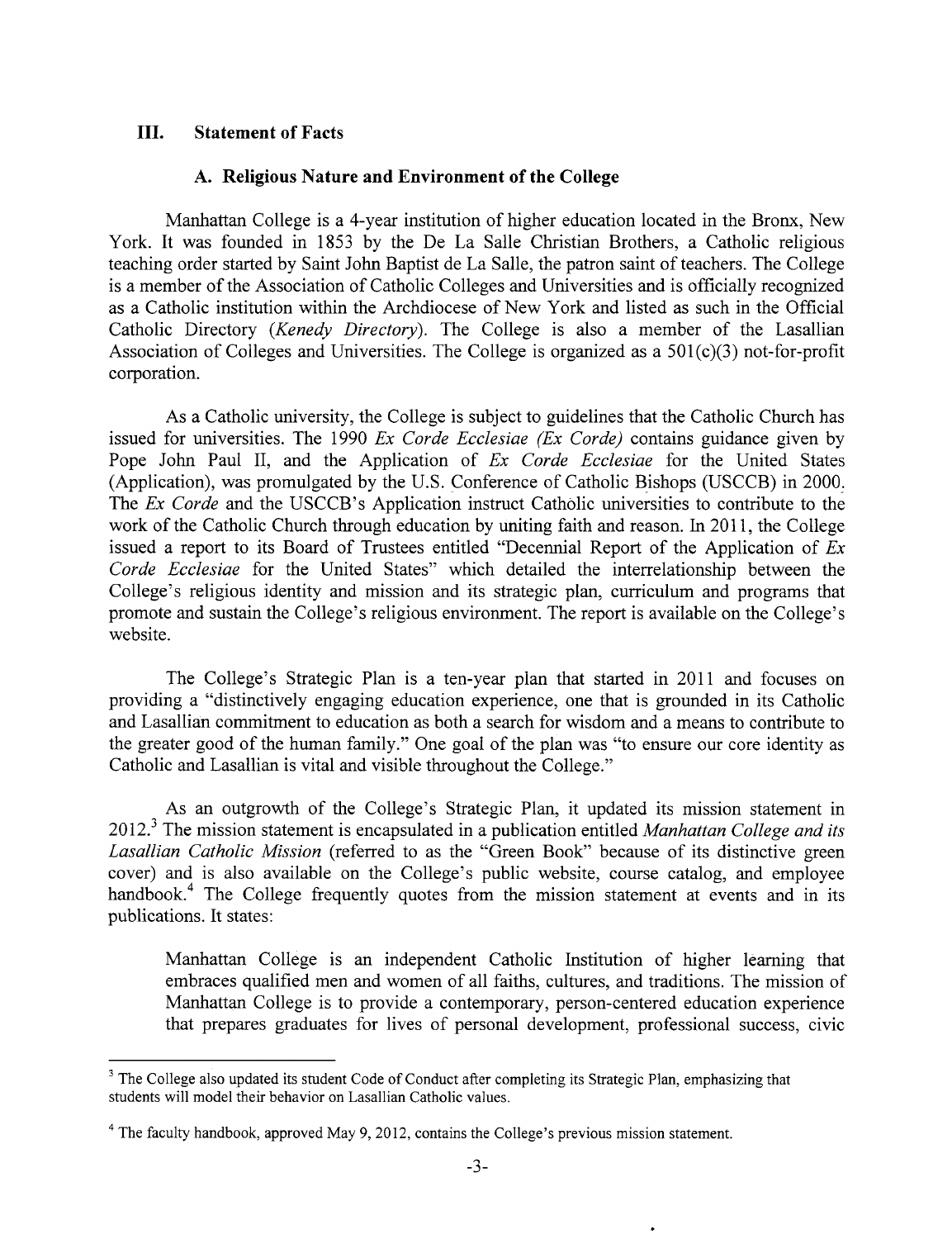engagement, and service to their fellow human beings. The College pursues this mission through programs that integrate a broad liberal education with concentration in specific disciplines in the arts and sciences or with professional preparation in business, education and engineering.

Established in 1853 by the Institute of the Brothers of the Christian Schools, the College continues to draw its inspiration from the heritage of John Baptist de La Salle, the innovator of modern pedagogy and patron saint of teachers. Among the hallmarks of this Lasallian heritage are excellence in teaching, respect for human dignity, reflection on faith and its relation to reason, an emphasis on ethical conduct, and commitment to social justice.

Since 2012, the College provides all students, staff and faculty with a copy of the Green Book. The College designed it to educate its readers about the College's Catholic mission and heritage. In the introduction to the Green Book, the College states that the book "should accompany your explorations of the campus and its events." The Green Book contains a collection of quotations intended to assist with reflection on the College's core values and commitments, and contains photographs of Catholic iconography that is featured throughout the campus. It also contains traditional Lasallian prayers that the College regularly uses to open meetings, orientations, convocations, and other events.

The College prominently features the Lasallian Star of Faith as part of its seal, around campus, and in its publications. The star is five-pointed and represents the five core principles set forth by John Baptist de La Salle: (1) Respect for All People; (2) Quality Education; (3) Inclusive Community; (4) Concern for the Poor and Social Justice; and (5) Faith in the Presence of God. The College's seal includes the Lasallian Star and the phrase "Signum Fidei," which is Latin for "sign of the faith."

As stated above, the College's physical campus contains indicia of the Catholic faith, including two chapels, crucifixes in some classrooms, and a statue of John Baptist de La Salle. There is religious themed artwork throughout the campus including stained glass windows that depict the life and mission of Saint John Baptist de La Salle.

The College maintains a Campus Ministry & Social Action Office that was created in 2002. The purpose of the office is to help "instill the values of faith, service and community in students of all religious and spiritual traditions." It provides opportunities for students to develop their spirituality; to perform community service; to reflect on issues of social justice; and to put faith into action. The campus ministry office regularly has activities and programs including lectures, discussions, learning opportunities, liturgies, prayer sessions, masses, retreats, and community service projects.<sup>5</sup> These events are publicized in the College's Campus Announcements email that is distributed to all students, faculty and staff, and on flyers posted throughout the campus. All of the above celebrations, events, prayer services and programs are optional and voluntary for all faculty, including adjuncts. Additionally, the College offers daily Catholic services and masses on campus, but student and faculty attendance is not required.

 $<sup>5</sup>$  The College also has an active partnership with Catholic Relief Services, a global humanitarian organization that</sup> provides community service opportunities around the world.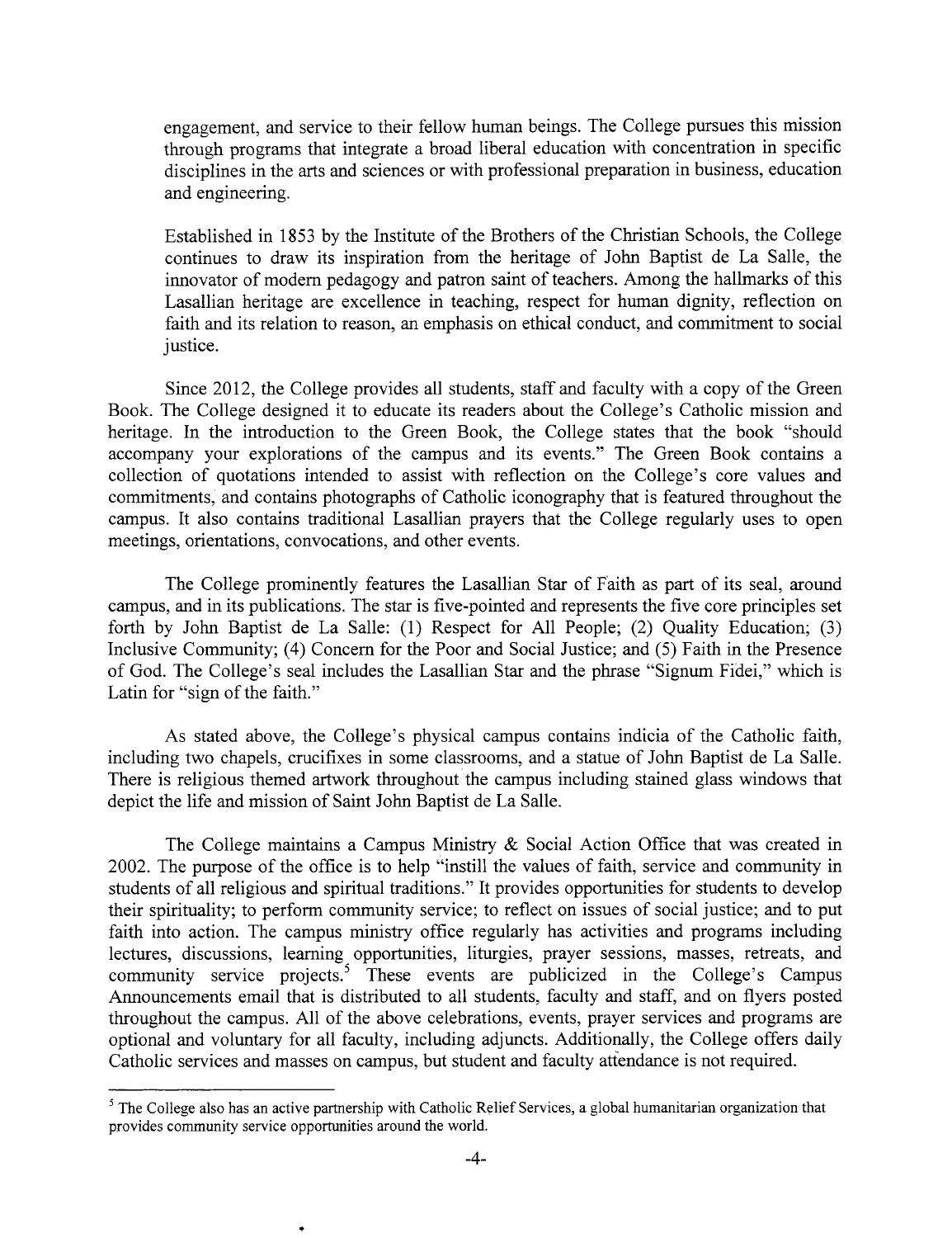The College celebrates Mission Month in April to promote its Lasallian Catholic mission. The College announces Mission Month through banners, posters, emails, campus calendars and daily campus announcements. Mission Month involves lectures, presentations, performances, discussion and other events that celebrate the College's heritage as a Lasallian Catholic institution. However, the Mission Month Schedule of Events features Jewish and Muslim symbols along with a Catholic symbol and states the mission becomes alive by "encouraging our students of all faiths, cultures, and traditions.

During the President's Mission Month Luncheon, the College honors one faculty member, one administrator, and one staff member with a Distinguished Lasallian award. Since 1987, the award is presented annually for individuals who exemplify the highest of Lasallian values to students, colleagues, and community members. According to the College's President, Brennan O'Donnell, adjunct faculty are not eligible for the Distinguished Lasallian Faculty of the Year Award, and the record reflects that an adjunct faculty member has never received an award.<sup>6</sup>

The College also organizes formation programs that are faculty development programs designed to educate and engage faculty and staff on how to incorporate its mission and Catholic principles and teaching into their role as educators. The formation programs are not mandatory for any faculty, including adjuncts. Additionally, the College's Provost, William Clyde, was unsure whether adjunct faculty were eligible to attend the College's flagship Rome formation program where faculty attend lectures and interact with other faculty from other Lasallian higher educational institutions at the Lasallian community's international headquarters in Rome, Italy.

The College holds itself out as providing a "broad liberal education." As such, in its undergraduate course catalog, it lists college-wide core goal and competencies for all academic programs as effective communication; critical thinking; information and technology literacy; quantitative and scientific literacy; independent and collaborative work; global awareness; and, religious and ethical awareness. With these competencies, the College hopes that graduating students will be able to, among other things, "assess conduct and make decisions based on ethical concerns and transcendent moral values as articulated in Christianity and other religious and philosophical traditions" and "understand that Manhattan is a Catholic institution, committed to respect for individual dignity and justice."

As part of the University's core requirements, students must take nine credits of Religious Studies courses. Of those nine credits, three of them must be earned from one of a list of offerings in "Catholic Studies." The Catholic Studies courses are academic courses on the Catholic intellectual tradition and thought, but they do not require students to learn prayers, learn Catholic rituals, or express Christian faith. Three other credits are earned from a required freshman-year course entitled "The Nature and Experience of Religion." The remaining three credits are earned by taking a Global Studies or Contemporary Issues course, many of which do not involve Catholicism, including "Native American Religions," "Islam," "Non-Violent

 $6$  On one occasion, the Director of Campus Ministry and Social Action received the award while teaching as an adjunct faculty member. However, the College lists her on the Distinguished Lasallian Administrator of the Year Award Recipient list and not under the Distinguished Lasallian Faculty of the Year Award list.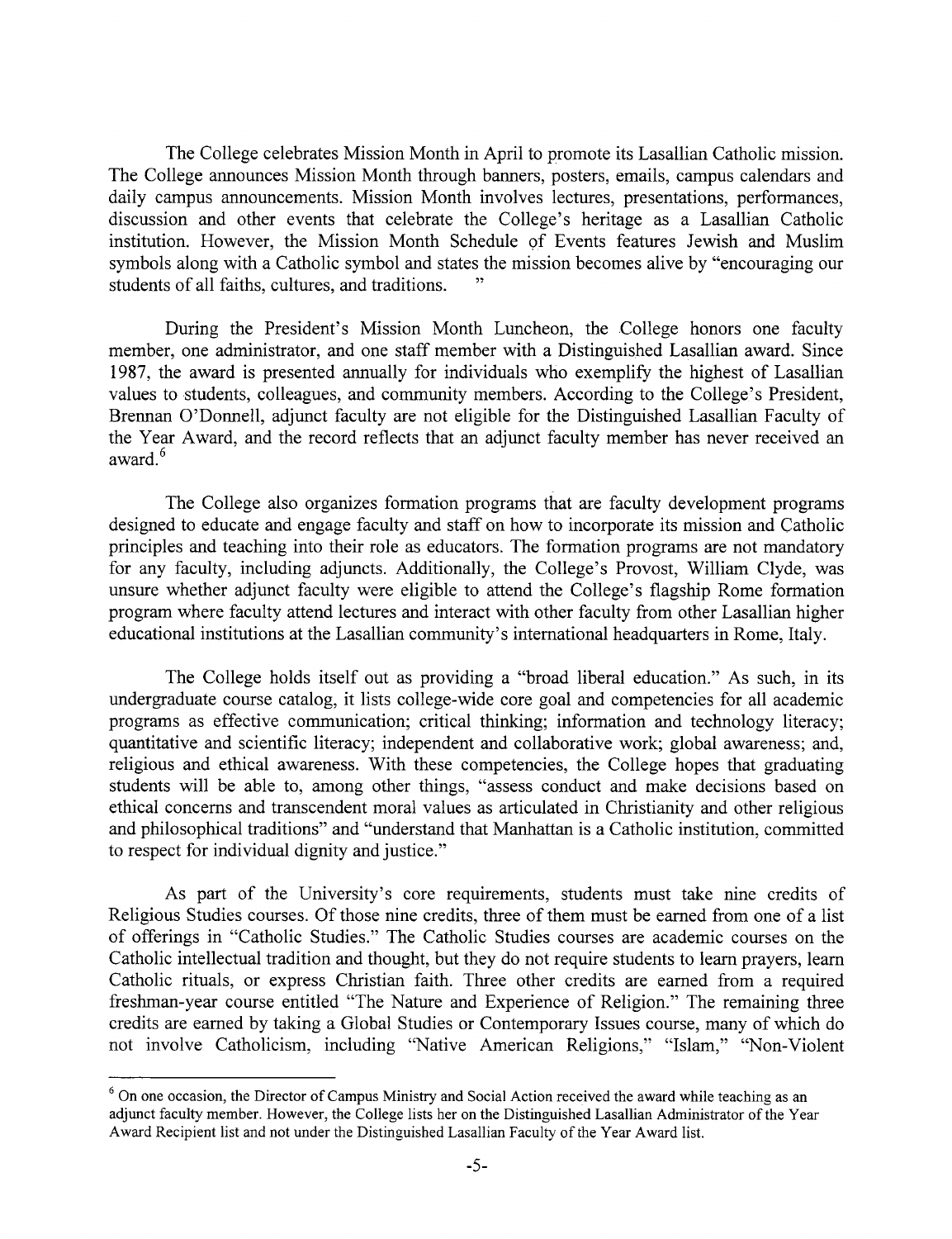Revolution," and "Yoga: Philosophy, Praxis, and Art." Additionally, the College recently created a Catholic Studies minor for all students.

In order to be an accredited Catholic higher education institution, the College conducts a 10-year self-study that it submits to the Middle States Association of Colleges and Schools. The Association uses the self-study as part of its evaluation when determining whether the College will receive continued accreditation. The College's most recent self-study report, *Manhattan College Renewing the Promise: Self-Study 2012,* consists of 200 pages and restates its mission statement, goals, and strategic plan. Following a Middle States Association site visit, the College prepared a 55-page Progress Report to demonstrate that it was implementing its strategic plan along with the Association's suggestions. Based upon the College's reports and the Association's visits, the College was re-accredited.

Additionally, the College is also accredited from the Accreditation Board for Engineering and Technology ("ABET") for its engineering departments. The College must submit self-study reports to ABET to demonstrate its compliance with ABET criteria and policies. The mechanical engineering report states that "[t]he mission of the Manhattan College School of Engineering is to prepare students for a productive and rewarding career in engineering or a related profession." The Civil Engineering report states that the department and the College have the "goal of promoting moral values and developing students who exhibit ethical behavior" and that a "cornerstone of the School of Engineering is to develop lifelong learners as is included in the College mission statement." The College communicates to ABET that its core competencies overlap with ABET requirements including social and ethical responsibility.

#### **B. The Role of Adjunct Faculty within the College**

Adjunct faculty are employed to provide instruction in individual courses. Unlike fulltime faculty, they have no service or other responsibilities to the College. There is no expectation by the College that adjunct faculty stay on the campus or partake in any College events outside of class times but they are encouraged to hold office hours. Paul Dinter, an adjunct professor in the Religious Study department, described adjunct faculty as "a little like ghosts, they just kind of appear and disappear." Adjunct faculty are not invited to department meetings and do not serve in the College's senate, a college-wide body that deals with matters of college-wide concern.

Adjuncts are invited, but not required to attend, the annual convocation as well as various other campus events where President O'Donnell, Provost Clyde, and Vice President for Mission Brother Jack Curran testified that they articulate the College's mission. There is no evidence that the College monitors whether adjuncts attend any of these events. Similarly, there is some evidence of adjunct faculty attending and participating in formation programs and other events, but the College acknowledges that those adjunct faculty members participate because of personal interest, and not because they are required to attend. The College also introduced evidence about its College Core Identity Seminar for first-year faculty, which was designed to educate first year faculty about how to integrate the College's Catholic mission in their role as educators. But, as with the majority of the record evidence, adjunct faculty were not required to attend the seminars and there is no evidence that any adjunct faculty attended.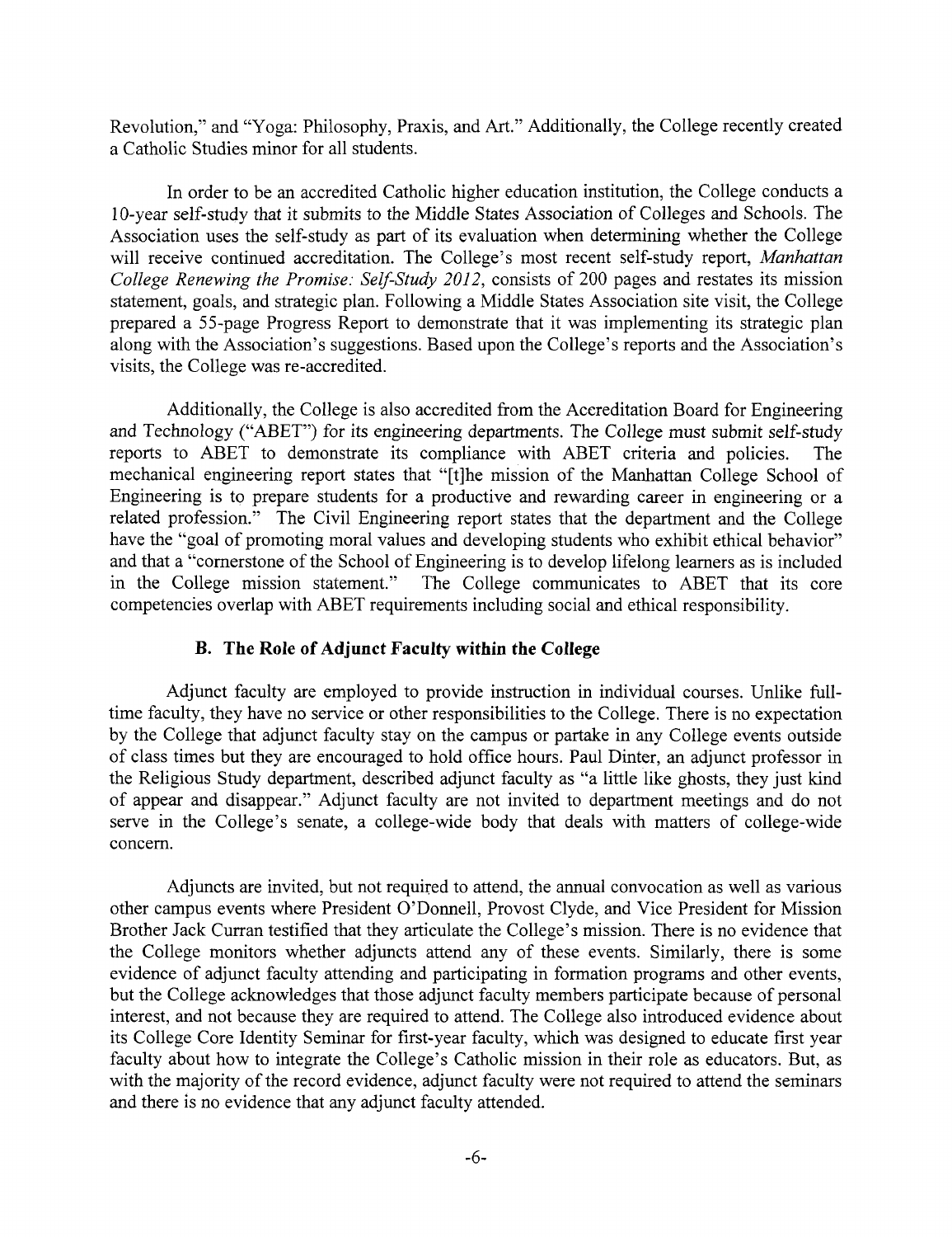Lance Evans, Jeff Horn, and Moujalli Hourani, former and current department chairs, testified to the College's adjunct faculty hiring practices. The department chairs reiterated the hiring practices that are contained in the earlier 2011 record in this matter. The College hires adjunct faculty as the need arises due to student enrollment. The hiring process is decentralized and is undertaken by the chairs of the individual departments within the College where they will teach. Thus, there is no standard application procedure to follow.

Adjuncts are recruited through word of mouth, other graduate school program listservs, and job postings via the College's public website and other online job databases. Typically, adjunct applicants submit their curriculum vitae or academic transcripts, sometimes along with a proposed or prior syllabus, or prior evaluations. Additionally, potential applicants submit unsolicited resumes for consideration directly to the department chairs. If no position exists, department chairs retain the qualified resumes to fill positions as they become available. Thus, adjunct faculty members are frequently hired without the College creating a job posting. According to the Employee handbook, there is no requirement that the College hire adjunct faculty based on their ability to integrate the College's mission, but rather it "hires and retains personnel solely on the basis of their ability to perform their jobs."

On the Job Openings page on its website, the College states, "We expect our faculty, administration and staff to be knowledgeable about our mission and to make a positive contribution to that mission." The record contains recent job postings for five different adjunct faculty positions. The postings for adjuncts in Mathematics, Physics, Graduate Counseling Programs, and Biology departments do not reference the College's mission, religious nature, or any role that the adjunct would play in furthering the College's mission or religious nature. The Sociology department adjunct posting, however, states, "We are especially interested in faculty capable of fostering critical thinking and who are sensitive to Manhattan College's mission and commitment to social justice."

Similarly, job postings on HigherEdJobs.com for adjunct faculty positions do not reference the College's mission. For all the positions listed, the main requirements are a master's degree or Ph.D. and a demonstrated ability to teach the subject. There is no requirement concerning the adjunct faculty's role in creating or maintaining a religious educational environment. At the bottom of the postings is a disclaimer that states the College was founded by the Christian Brothers and due to the shortage of Christian Brothers, special consideration will be given to qualified Christian Brothers. However, the College also provides applicants with a 16 page report entitled, "Manhattan College: Lasallian, Catholic, and Independent" that states, "There is no intention on the part of the Board, the administration, or the faculty to impose church affiliation and religious observance as a condition for hiring or admission, to set quotas based on religious affiliation, to require loyalty oaths, attendance at religious services, or courses in Catholic theology."

After reviewing an applicant's file, department chairs will conduct interviews telephonically, in person, or both.' Civil Engineering Department Chair Moujalli Hourani

 $<sup>7</sup>$  President O'Donnell and Provost Clyde testified that they interview potential faculty applicants but the record is</sup> unclear as to how often, if at all, they interview prospective adjunct faculty. President O'Donnell initially stated that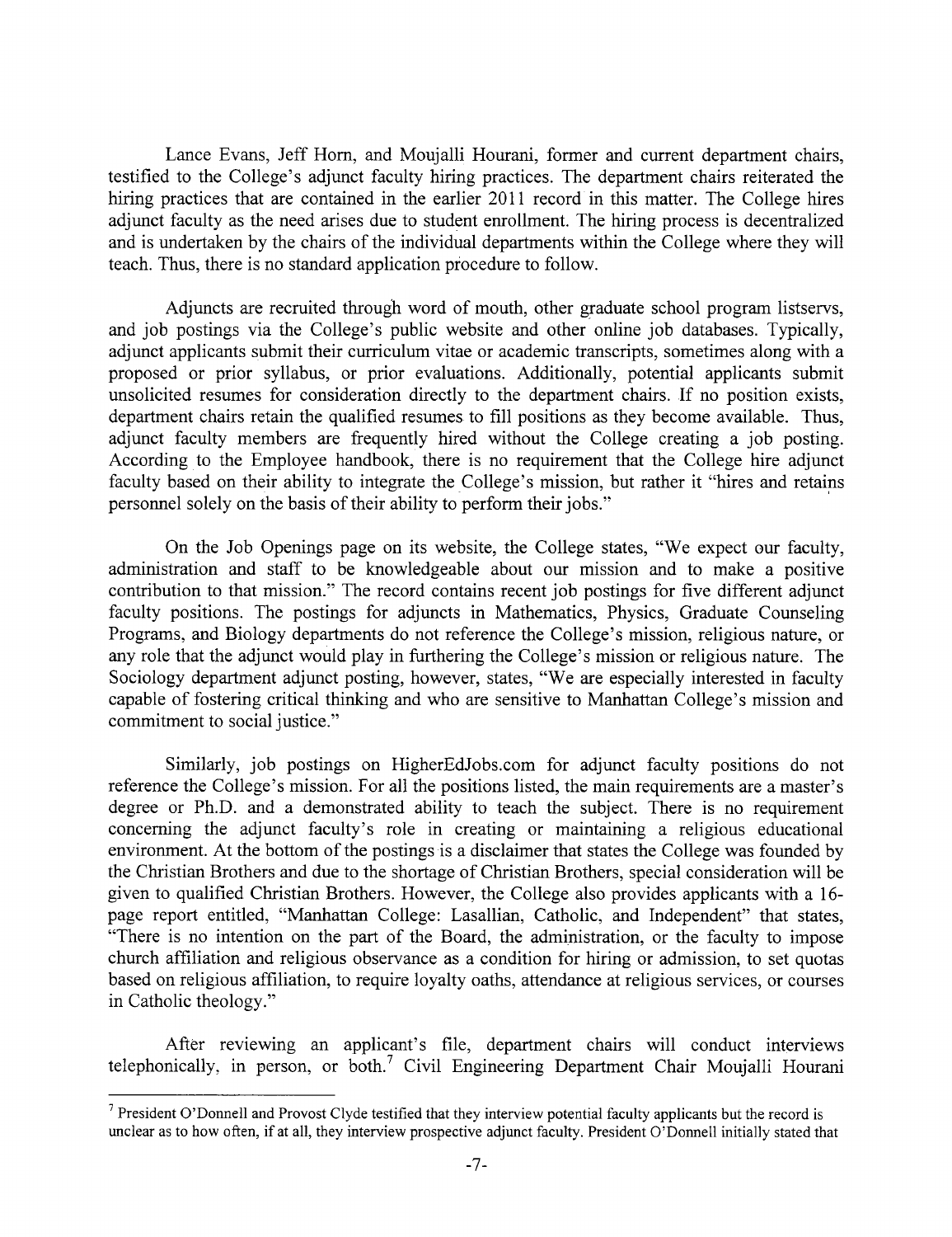testified that he would inform applicants that the College is a Catholic Lasallian institution and that it believes in the Catholic faith. The former Biology Department Chair Lance Evans testified that he would describe what the College's Lasallian heritage meant to him but he would refer applicants to the College's website to find out more information about the mission. Similarly, the former History Department Chair *Jeff* Horn testified that he tells applicants that the College has a Catholic heritage but that in the classroom, they will have academic freedom. If applicants wanted to know more information about the college's Lasallian heritage, the chair would direct them to the website. The department chairs uniformly testified that they do not tell potential adjunct faculty that they would be required to include a discussion of religion, Lasallian heritage or Catholic values in their courses. There is no evidence that the department chairs inquire about the applicants' religion.

If the College decides to hire an adjunct faculty member, the adjunct faculty must sign a Part-Time Faculty Salary Agreement. The College will also provide the faculty with a copy of the Green Book and a booklet titled "Manhattan College: An introduction to the Catholic Culture and to our Lasallian Heritage."<sup>8</sup> (Introduction Booklet). In addition to setting forth the employee's salary, rank, and job duties, the Salary Agreement requires adjunct faculty to "fulfill the academic obligations of faculty members outlined in the Manhattan College Faculty Handbook and the Mission Statement of the College as they apply to part-time faculty." The adjunct faculty must also sign a document that contains the College's mission and states at the bottom, "I have read the mission statement of Manhattan College. I have read it, understand it, and have had the opportunity to ask any questions. I will abide by this document." New faculty must also sign receipts that are in the back of the Green Book and Introduction Booklet. Those receipts state, "I have received a copy of the Manhattan College and its Lasallian Catholic Mission book," and "I have read and respect the Lasallian culture of Manhattan College as reflected in this collection of documents."

The record evidence concerning the College's hiring and its mission statement is consistent with its Employment Application and "Sponsorship Covenant" detailed in the 2011 Decision. The Employment Application requires applicants to sign a statement that includes the sentence, "I will read and abide by the Mission Statement of Manhattan College." The Covenant maintains that in the hiring of faculty and staff, the College will "discuss the mission statement, the College's Catholic identity, and its Lasallian Tradition." In addition, the Covenant stated that all letters of appointment and employment contracts must include an "agreement to respect the College's Catholic identity and Lasallian tradition." Lastly, the Covenant provided an affirmative hiring statement concerning Christian Brothers: "the College considers a candidate's status as a Brother of the Christian Schools as a positive factor" in its hiring process.

he meets "with all fmalists for faculty positions" but when asked if that includes adjunct faculty, he responded that he does not interview every adjunct faculty member. Similarly, Provost Clyde stated that he interviews potential faculty but also admitted that adjunct faculty members are generally hired and interviewed by department chairs and Deans. Because there is no evidence regarding how often the President and Provost meet with prospective adjuncts and there is testimony that the department chairs exclusively hire adjunct faculty, I am construing this testimony as inconclusive and merely anecdotal.

<sup>&</sup>lt;sup>8</sup> The booklet is detailed in p.13-14 of the earlier 2011 Regional Director's Decision in this matter.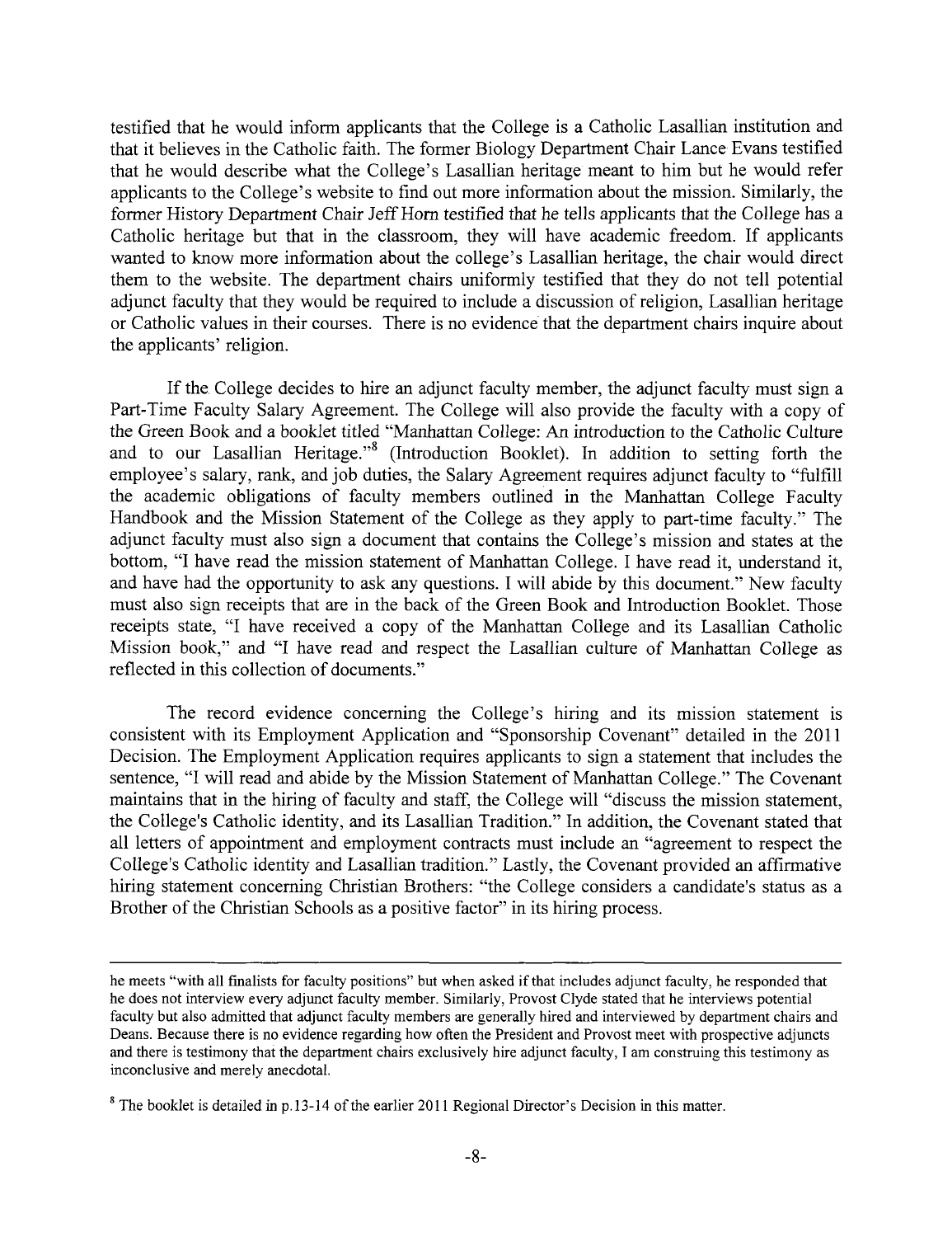There is a new adjunct orientation at the beginning of each academic year but adjunct faculty are not required to attend.<sup>9</sup> President O'Donnell begins the orientation with a discussion of the importance of the mission and heritage of the institution and tells adjunct faculty to use the Green Book as a way to continue to acclimate themselves to the mission. President O'Donnell testified that he tells adjunct faculty that the College is a Catholic and Lasallian institution and that faculty are eagerly encouraged to contribute explicitly to the mission, or at least to respect it. He also discusses how faculty formation programs are linked to the College's identity as a Catholic and Lasallian institution. Similarly, Provost Clyde testified that he also emphasized the importance of the mission in his adjunct orientation remarks.

At a faculty orientation in 2014, new full-time faculty members received a document entitled "Manhattan College and Its Lasallian Catholic Heritage and Core Identity, New Faculty Orientation" designed to explore what it means for faculty to be a part of a Lasallian Catholic university. However, there was no evidence that this document was similarly presented at the new adjunct faculty orientation.

While the College throughout the hiring process informs its adjunct faculty members to support or at least respect the college's Catholic identity, a former member of the Board of Trustees, John Lawler, testified that participation in the Catholic mission is not mandatory.

Adjunct faculty are evaluated primarily by student evaluation forms although department chairs will also sit in on classes and solicit student feedback. The evaluation forms contain no criteria regarding creating or maintaining a religious educational environment, Lasallian Catholicism, the College's mission, or the adjuncts' adherence to any of the foregoing. Additionally, adjunct faculty members are not told that they would be evaluated poorly or terminated for not teaching Lasallian heritage and Catholic values. Department chairs provided corroborative testimony that they provide feedback to adjunct faculty but they do not include any comments about religious content, or lack thereof, or anything about the College's Mission or the adjunct's alleged role in it.

Adjunct faculty members design their own course, with the exception of some lab sections that have strict requirements. They alone are responsible for creating a syllabus, choosing textbooks, deciding whether the class is a lecture or seminar, and creating a final exam without the involvement of the College. No one from the College directs adjunct faculty to tie course material to the Catholic mission of the College, its Lasallian heritage, or the Catholic faith. Similarly, the College does not instruct adjunct faculty to proselytize or indoctrinate students, even in the Religious Studies department.

The College highlights to all faculty, including adjuncts that they have complete academic freedom in the classroom through its publications and adjunct faculty interviews. Thus, all faculty, including adjuncts, are free to teach concepts which are not in accordance with Catholic teachings and they cannot be disciplined or terminated for expressing their opinion. Accordingly, there is no evidence that adjunct faculty are disciplined or dismissed for conduct

<sup>&</sup>lt;sup>9</sup> The first orientation was in January 2011. Subsequent orientations were at the end of August in 2012, 2013, and 2014.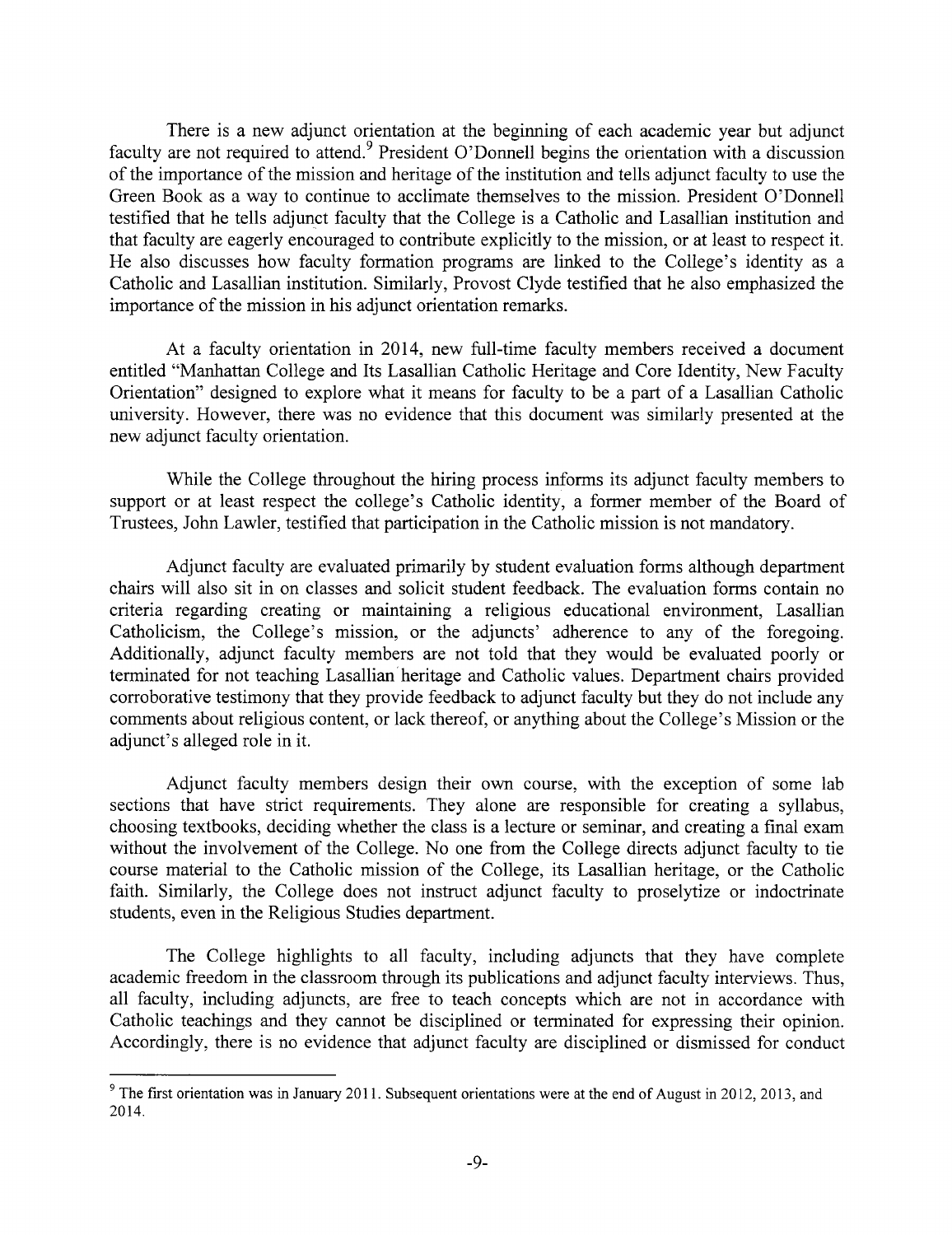contrary to the Lasallian Catholic mission. Likewise, no adjunct faculty member was ever disciplined or told that they would be disciplined if they did not discuss the College's Lasallian heritage or Catholic values in their classes.

In Admissions documents, the College states that the faculty members are committed to the five core principles of the mission, which are symbolized by the five-point Lasallian star featured in its logo and on the documents themselves. The College does not differentiate between its adjunct and full-time faculty when it makes these representations. Similarly, Provost Clyde testified that the College informs faculty that they are responsible for achieving student proficiency in the college-wide core competencies, including "religious and ethical awareness," but did not testify as to how the College communicates this responsibility to adjunct faculty.

# **IV. Analysis**

# **A. Applicable legal standard for religious exemption**

In *NLRB v. Catholic Bishop of Chicago,* the Supreme Court overturned the Board's policy "to decline jurisdiction over religiously sponsored organizations 'only when they are completely religious, not just religiously associated." 440 U.S. 490, 492 (1979), quoting *Roman Catholic Archdiocese of Baltimore,* 216 NLRB 249, 250 (1975). Instead, the Court stated that the Act must be construed to exclude church-operated schools because to do otherwise "will necessarily involve inquiry into the good faith of the position asserted by the clergyadministrators and its relationship to the school's religious mission." *Catholic Bishop,* 440 U.S. at 502. The Board's engagement in such inquiry would violate the First Amendment. *Ibid.* The Court posited that Board assertion of jurisdiction over church-operated schools would "give rise to entangling church-state relationships of the kind the Religion Clauses sought to avoid." *Ibid.*, quoting *Lemon v. Kurtzman,* 403 U.S. 602 (1971). The "admitted and obvious fact [is] that the raison d'etre of parochial schools is the propagation of a religious faith." Id. at  $503$ , quoting *Lemon,* 403 U.S. at 628 (Douglas, J., concurring).

In *Pacific Lutheran University,* the Board set forth a new standard in determining whether to assert jurisdiction over faculty members at self-identified religious colleges and universities. It adopted a new two-part standard. The Board will not decline to exercise jurisdiction over employees at a university that claims to be a religious institution unless the employer demonstrates that 1) it holds itself out as providing a religious educational environment, and 2) the employer holds the petitioned-for employees out as performing a specific role in creating or maintaining the university's religious educational environment. 361 NLRB No. 157, slip op. at 6-8.

The Board sets forth the threshold requirement that a university must hold itself out as providing a religious educational requirement. In so doing, it applies a test similar to that used by the D.C. Circuit in *University of Great Falls v. NLRB,* 278 F.3d 1335, 1343 (2002) and *Carroll College, Inc. v. NLRB,* 558 F.3d 568, 572 (2009). The Board applies a low threshold in determining whether or not there is even the potential to implicate First Amendment concerns of the bargaining unit. There is no need for an intrusive inquiry into the beliefs of a university but merely an examination of how it holds itself out to students, faculty, and the public. The first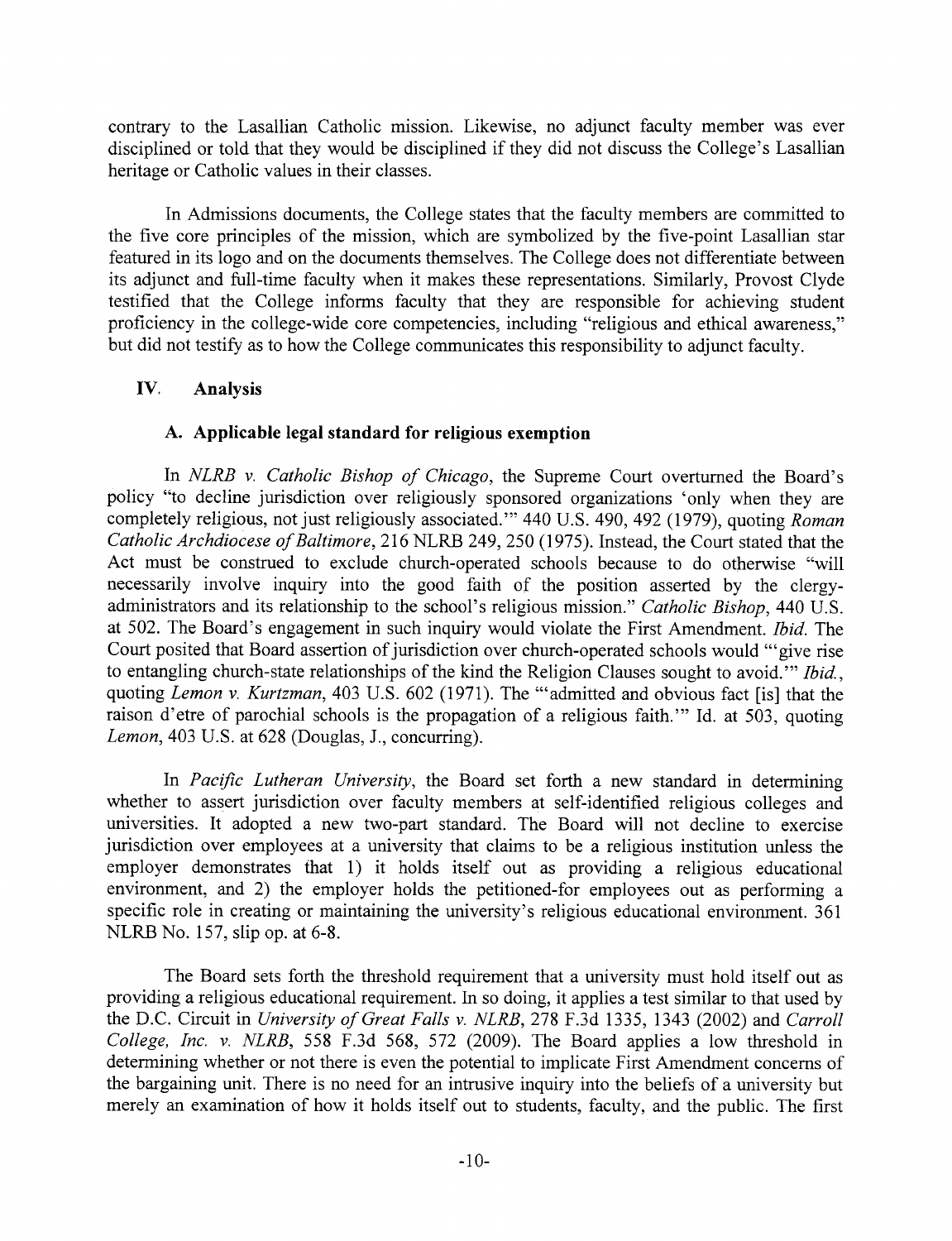prong of the *Pacific Lutheran* standard matches the first two steps of the D.C. Circuit's tripartite test for exemption from Board jurisdiction, namely the institution holds itself out to students, faculty, and community as providing a religious educational environment and is organized as a nonprofit institution. *Id,* slip op. at 7. See *Great Falls* and *Carroll College,* above. The Board finally does not adopt the requirement set forth in *Great Falls* and *Carroll College* that a university be "affiliated with, or owned, operated, or controlled, directly or indirectly, by a recognized religious organization *"Pacific Lutheran,* above, slip op. at 7.

In examining how an institution holds itself out, the Board will give more weight to contemporary self-presentation than to founding and historical documents. *Ibid.* Documents demonstrating this self-presentation would include "handbooks, mission statement, corporate documents, course catalogs, and documents published on a school's website." *Id,* slip op. at 6.

This showing is "minimal," and "does not impose a heavy burden." *Id,* slip op. at 7. The first part of the *Pacific Lutheran* test, how the employer holds itself out, is a threshold showing.

Once a university satisfies the initial threshold requirement, the analysis turns to how an institution holds out the petitioned-for employees. Again, the focus is on how the institution *holds out* these employees, avoiding an intrusive inquiry into the nature of the religious tenets of the institution or how effective it is at inculcating them. *Id.,* slip op. at 8. The Board "requires that [petitioned-for employees] be held out as performing a *specific religious function."*  [Emphasis in original.] *Id.,* slip op. at 8. "[G]eneral or aspirational statements, without specificity as to how the requirement affects actual job functions, will not suffice." *Id,* slip op. at 9. When the Board applied its new standard to the facts of Pacific Lutheran University, it found the statement in the faculty constitution that members "become a member of a community of scholars who respect and uphold the principles of Lutheran Higher Education " *Id.,* slip op. at 12 fn. 22, to be aspirational as it did not implicate actual job functions.

Conversely, evidence showing that faculty members are required to integrate the institution's religious tenets into coursework, serve as religious advisors to students, propagate those tenets, engage in religious training, or conform to the tenets in a manner specifically linked to their job duties is sufficient to exempt an institution from Board jurisdiction. *Id,* slip op. at 9. Such evidence will be found in the school's statements to students, faculty, and the public, including on its website and in its handbooks, employment contracts, and job descriptions. *Id.,*  slip op. at 10. The statements must demonstrate "a *connection* between the performance of a religious role and faculty members' employment requirements." [Emphasis in original.] *Id,* slip op. at 9 n.14. Succinctly put, the Board's inquiry is "whether a reasonable prospective applicant would conclude that performance of their faculty responsibilities would require furtherance of the college or university's religious mission." *Id.,* slip op. at 9.

The College argues that the two-pronged test described above entails the same improper, unconstitutional inquiry as the Board's predecessor test and fails to avoid the entanglement that the Court in *Catholic Bishop* strove to avoid. Thus, the College urges that the Board should adopt the *Great Falls* test, and abandon its recent determinations in *Pacific Lutheran University. I* will not address this contention by the College as this argument must await consideration by the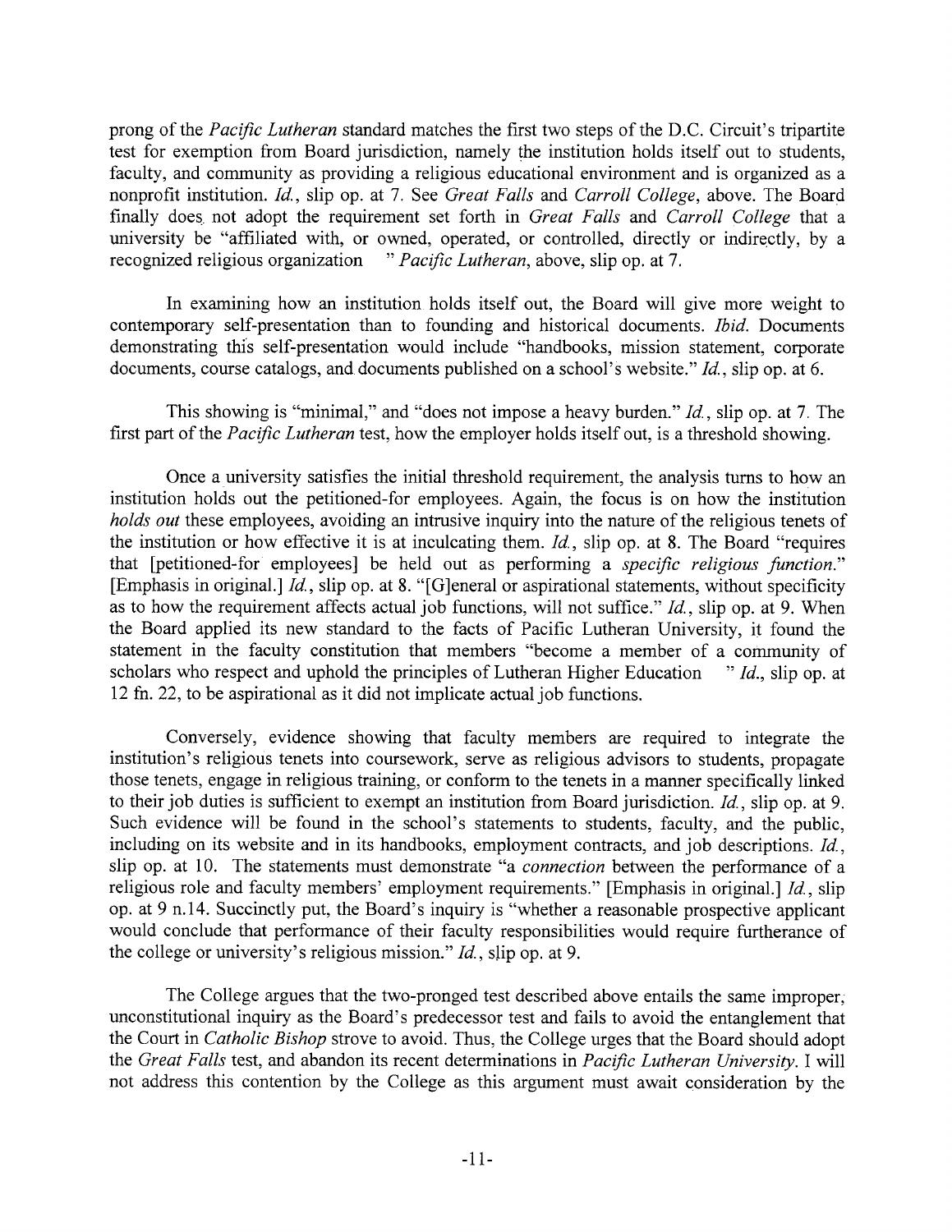Board. My obligation is to apply Board precedent and not to determine whether that precedent should be varied.

## **B. The College holds itself out as providing a religious educational environment**

The College consistently identifies itself as a Lasallian Catholic institution and publicly describes those values as inspiring the education it provides. The College not only claims itself to be a Catholic university but is officially recognized and registered as such and proclaims this fact in its advertisements and outreach to the public. It prominently features Catholic and Lasallian themes and symbols in many publically available programs and publications including content on its website.

The College provides regularly scheduled Catholic religious services on campus, albeit non-mandatory, and includes Catholic iconography throughout its campus. It sponsors religious activities and programs through its campus ministry office. Although these programs are not mandatory, they are widely publicized and participation is encouraged. Additionally, the College is organized as a non-profit institution. Based on the evidence, the College holds itself out as providing a religious educational environment and thereby meets the threshold requirement established in the *Pacific Lutheran University* standard.

# **C. The College does not hold the petitioned-for unit members out as performing a religious function**

The record demonstrates that adjunct faculty are repeatedly informed, both before and after they are hired, that they are expected to be aware of and respect the College's religious mission. The College cited job advertisements, interviews, booklets, and public speeches by College leaders. However, these are the sort of generalized statements that the Board in *Pacific Lutheran* found insufficient. *See id.,* slip op. at 8 ("Generalized statements that faculty members are expected to, for example, support the goals or mission of the university are not alone sufficient"). These types of statements "give no indication that [adjunct] faculty members are expected to incorporate religion into their teaching or research, that faculty members will have any religious requirements imposed on them, or that the religious nature of the university will have any impact at all on their employment." *Ibid.* Even expecting all staff to "make a positive" contribution" to the mission provides no guidance to what specific religious function adjunct faculty are required to perform. Further, the College equally stressed academic freedom of the faculty, which highlights "the message that religion has no bearing on faculty members' job duties or responsibilities." *Ibid.* 

While there is extensive evidence in the record concerning the College's religious identity and its stated mission, adjunct faculty are not expected to advance the College's religious mission, other than respect and support it. Even the forms that are required to be signed when adjunct faculty are hired only demand that they read the mission statement and will respect the Lasallian culture of the College. There is no evidence that adjunct faculty are expected to further the mission by serving as religious advisors to students, propagating the Catholic faith, engaging in religious training, or conforming to the tenets of Catholicism in the course of their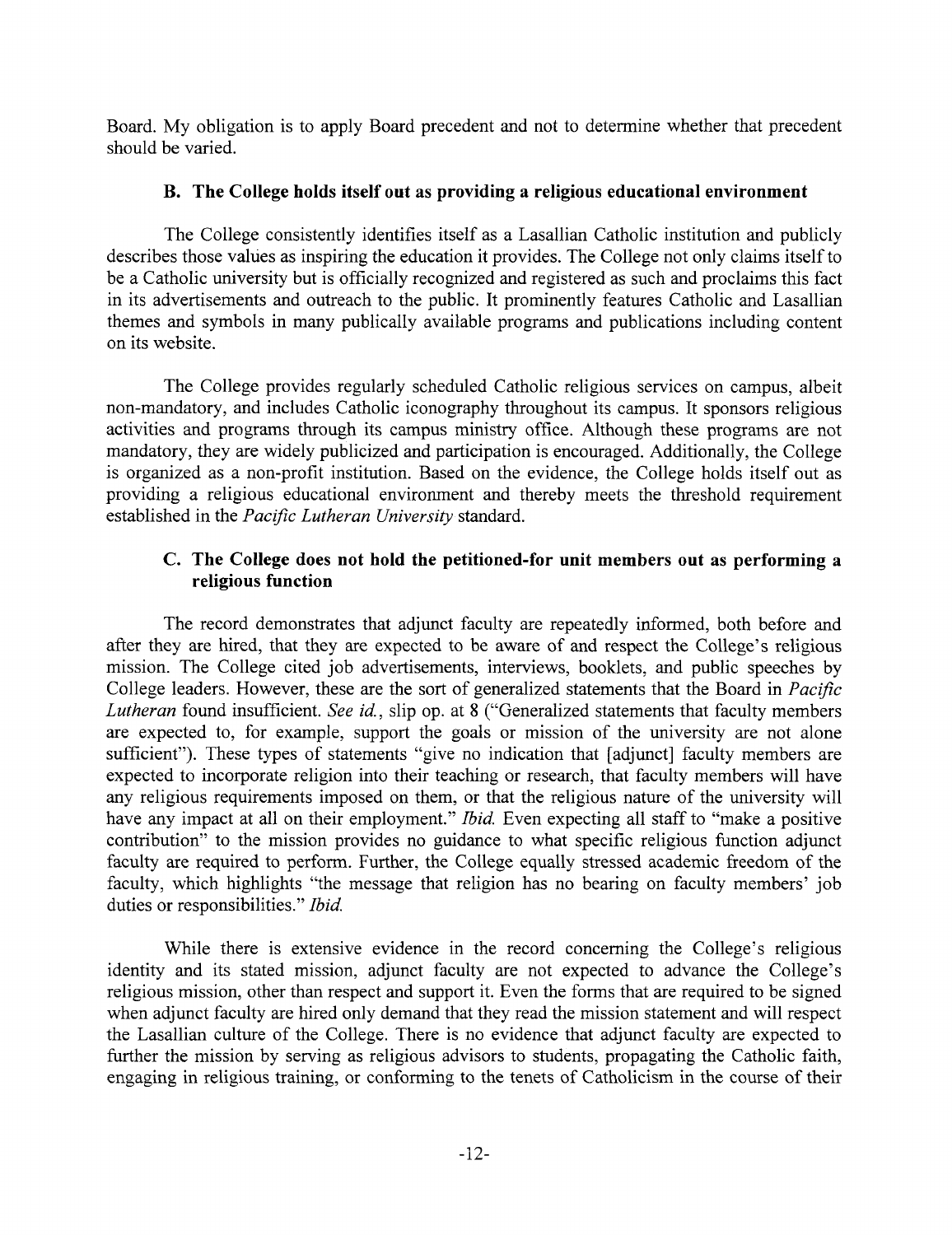job duties. Thus, the record fails to establish how the College's religious identity affects actual job functions.

The College emphasized the programming of its campus ministry office such as lecture series and faculty development formation programs. It is undisputed that all of these events and programs are optional and voluntary for the adjunct faculty. There is no evidence that adjunct faculty are required to participate in any of these events or programs, and there is no evidence that the College knows or tracks the participation of adjuncts in these programs. While the record revealed evidence that adjuncts have occasionally participated, the College acknowledged that they did because they were interested and not because they were required.

No employment applications or any of the job postings in the record include any statements that adjunct faculty must integrate the Lasallian Catholic mission into coursework, serve as religious advisors to students, propagate the Catholic faith, engage in religious training, or conform to the tenets of Catholicism in the course of their job duties. While the College posited there was an expectation that adjunct faculty support and respect its Lasallian Catholic mission, it acknowledged that all religious programming and events, even adjunct orientation, are optional. Department chairs uniformly testified that during the hiring and interview process, they do not inform adjunct faculty that they must adhere to or propagate any Catholic doctrine as part of their jobs. Only the Sociology job posting specifically mentioned the College's mission and it only required that potential applicants are sensitive to it—far short of showing a connection between performing a religious role and the job requirements. Additionally, although job postings from HigherEdJobs.com state that Christian Brothers will be given "special consideration," the job postings do not require applicants to promote the College's mission or perform a specific religious function within the College's religious educational environment.

Further, while the College asserts that its holds out its faculty as maintaining its Lasallian Catholic mission through academic freedom, service, and promotion of ethical awareness and social responsibility, the Board in *Pacific Lutheran* explicitly rejected this argument. The Board stated, "requiring faculty members to comply with norms shared by both a religion and by wider society does not support a finding that faculty members are held out as performing any specific religious role." *See id.,* slip op. at 9 (specifically referring to diversity and academic freedom). Here, the College holds out its adjunct faculty as performing a role that "they would be expected to fill at virtually all universities." *Ibid.* For example, while the College asserts that it instructs its engineering adjunct faculty to teach its core competency of religious and ethical awareness, the evidence demonstrates that that ABET expects all universities, not just Catholic ones, to teach social responsibility and ethics in their engineering departments. Thus, holding out faculty in this manner does not satisfy the second prong.

Lastly, the College introduced an overwhelming amount of evidence of how it holds out its full-time faculty and how its full-time faculty members are expected to maintain the College's religious environment, including its Distinguished Lasallian awards, formation programs, and full-time faculty interviews. However, the petitioned-for unit is exclusively comprised of adjunct faculty and the record demonstrates that adjunct faculty are not subject to the same obligations as full-time faculty.